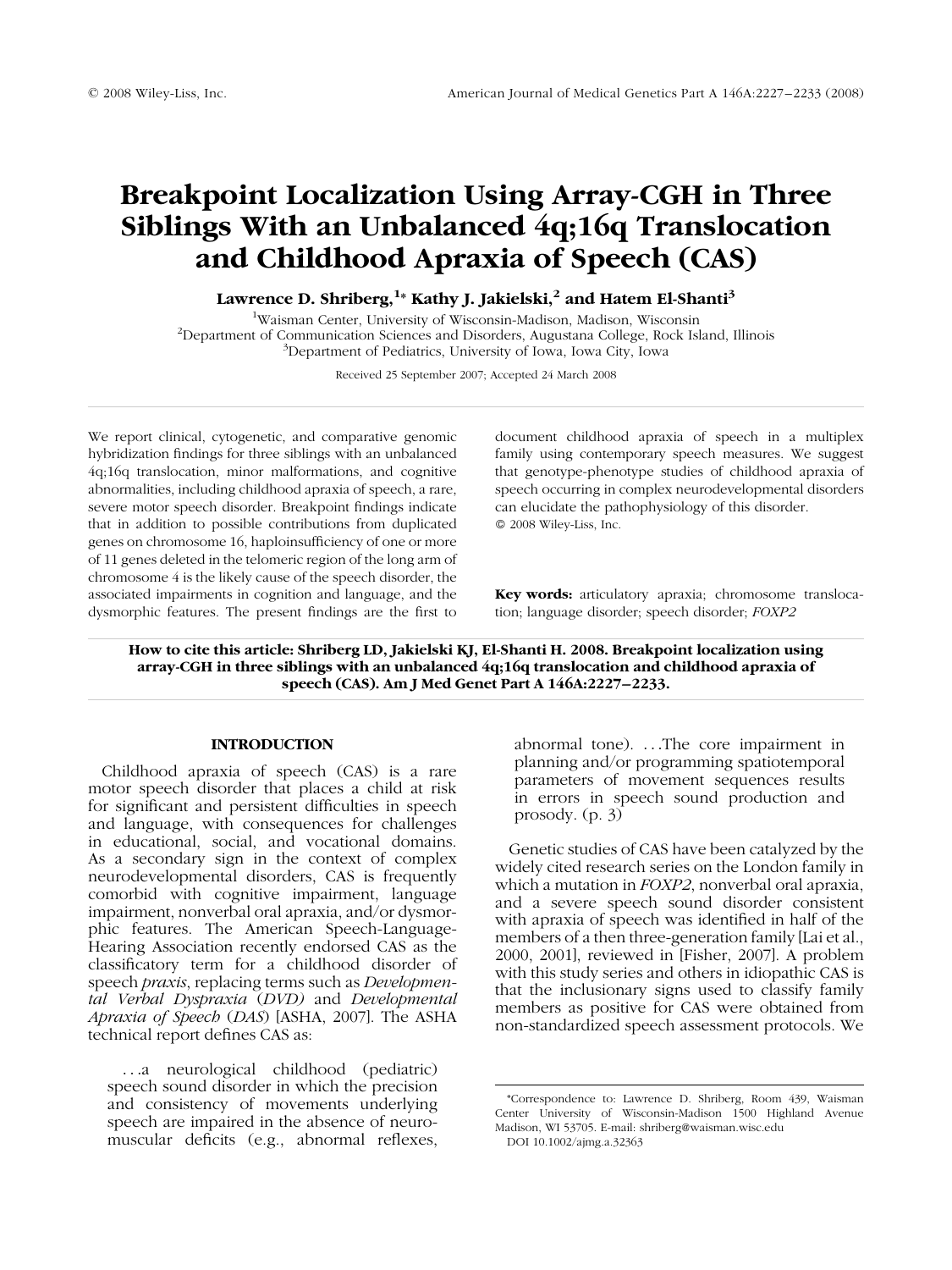have proposed that programmatic research in CAS requires a standardized protocol of perceptual and instrumental measures that quantify relevant features of apraxia of speech as it presents in four contexts: in adult acquired apraxia of speech (AOS), as a consequence of neurological disorder in children (e.g., infection, trauma), as a secondary sign in complex neurodevelopmental disorders, and as an idiopathic speech sound disorder [Shriberg, in press]. There is considerable public health interest in the latter putative subtype because its reported prevalence has risen markedly in the past approximately two decades, but studies indicate high rates of false positives [Davis et al., 1998; Campbell, 2003; ASHA, 2007]. Here we describe the results of a welldeveloped speech assessment protocol to document CAS in a multiplex family in which each of three siblings has an unbalanced 4q;16q translocation (monosomy 4q and trisomy 16q) inherited from their father who has a balanced 4q;16q translocation. The goal was to identify the breakpoints on each chromosome, with the possibility of identifying novel candidate genes and loci that may play a role in CAS.

#### MATERIALS AND METHODS

## Speech Analyses

The three patients (at ages 16 years 9 months, 12 years 3 months, and 10 years 11 months) and their father completed a 45-min speech, prosody, and voice assessment (administered by KJJ). This research project was approved by the University of Wisconsin-Madison Institutional Review Board following federal regulations under 45CFR46. The protocol included a conversational speech sample, the Goldman–Fristoe Test of Articulation 2 [Goldman and Fristoe, 2000], and a series of brief tasks requiring spontaneous and imitative speech responses at the word, phrase, and sentence level. As described in detail in Shriberg et al. [2006], the protocol was designed to discriminate CAS from three other possible clinical classifications: typical speech, speech delay, or dysarthria. The digital audio recordings were processed in the PEPPER software platform [Shriberg et al., 2001] at the University of Wisconsin-Madison, using methods for transcription, prosody-voice coding, and acoustic analysis of typical and disordered speech production.

#### Genetic Analyses

The patients were evaluated at the University of Iowa Medical Genetics outpatient clinic and their clinical records were reviewed by one of the authors (HES) after informed consent. All family members were genotyped with microsatellite markers distributed along the terminal parts of the long arms of chromosomes 4 and 16. The breakpoint on chromosome 4 was mapped by this method to a 400 kb

region, while the breakpoint on chromosome 16 could not be mapped due to the restrictions imposed by the microsatellite marker genotyping approach.

We subsequently employed custom microarray comparative genomic hybridization (CGH) to determine the breakpoints on chromosomes 4 and 16 by calculating the copy number in the regions of interest. An array CGH of approximately 71,000 probes on telomeric end of the long arm of chromosome 4, spaced at a median interval of 50 base pairs (Roche NimbleGen Systems Inc.), was custom designed. Because the breakpoint on chromosome 16 had not been determined, we elected to cover the whole chromosome, but with lower resolution than 4q. Also included were approximately 81,000 probes for a region on chromosome 7 that contains FOXP2. DNA was isolated from peripheral blood using standard protocols from the three siblings and a control. The scanned output was extracted according to signal intensity of each probe, coordinated with the genomic information, and the data normalized. The output file provided the predicted copy number of each probe. All family members had the custom microarray CGH performed. Despite the high resolution of the array CGH, to confirm the breakpoint on chromosome 4, we genotyped the whole family for selected SNPs that cross the breakpoint by direct DNA sequencing. We did not perform any confirmatory testing for the breakpoint on chromosome 16.

## CASE REPORTS

The three patients reported here (Patients 1–3) are siblings referred to one of the authors (LDS) as candidates for a study to examine the genetic bases of CAS. Each of the children has been treated for a severe speech sound disorder consistent with CAS since early childhood. Due to the presence of congenital anomalies and dysmorphic features, the three children had been evaluated by karyotype and sub-telomere FISH testing and had been seen by a clinical geneticist. The father was judged as unaffected and the family history is otherwise negative for speech disorders.

Prior to our reassessment, the most recent comprehensive cognitive, language, and speech assessments using standardized tests had been completed when Patients 1-3, respectively, were 13 years, 8 years 7 months, and 7 years 2 months. Results on the Comprehensive Test of Nonverbal Intelligence [Hammill et al., 1996] indicated that they had cognitive deficits ranging from 1.5 standard deviations below the mean for their age (Patients 2 and 3) to 3.0 standard deviations below the mean (Patient 1). All three children had similar and severe receptive and expressive language disorders characterized by deficits in semantic, morphosyntactic, syntactic,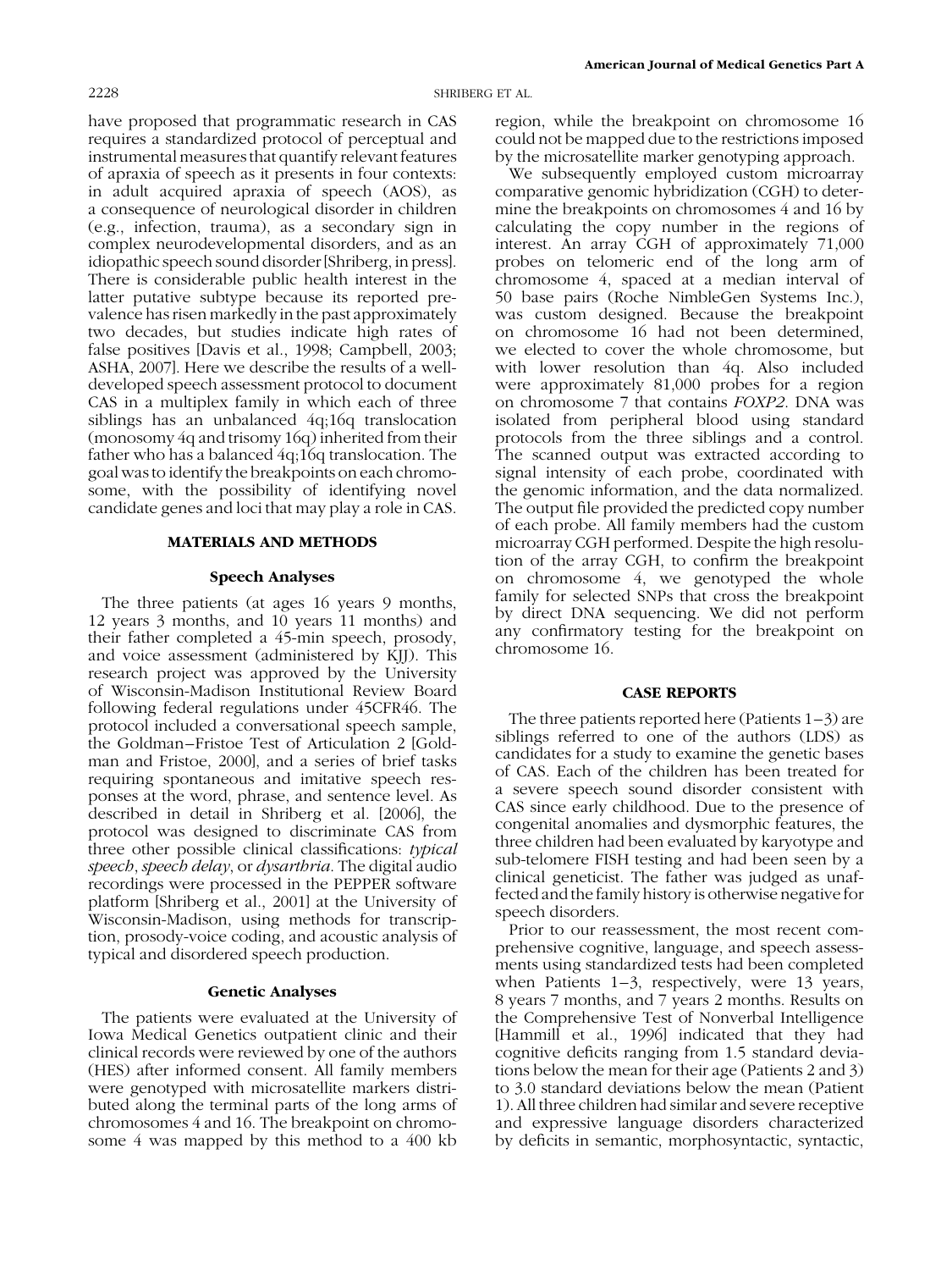discourse, narrative, and literacy domains. The speech profiles for the siblings were also similar, characterized by poor imitative abilities, incomplete sound inventories, multiple vowel errors, inconsistent word productions, increasing number of errors as word length increased, unintelligible conversational speech, slow and dysrhythmic diadochokinetic rates, and fluctuating nasal resonance. These characteristics are consistent with, but not specific for, a diagnosis of CAS, the disorder for which they had each been receiving treatment.

Patient 1 was 15 years old at her genetics evaluation. Her medical records indicated repeated otitis media, otitis media with effusion, and several pressure equalization tube placements. There were fluctuating conductive hearing loss and occular problems in the form of different size globes and amblyopia. She had a history of seizures with abnormal left hemisphere EEG and scoliosis. Her height was 153.6 cm ( $\sim$ 10th centile), her weight was 48kg ( $\sim$ 25th centile), and her OFC was 53.5 cm  $(\sim 1$  SD below the mean). She had frontal bossing with right frontal upsweep, epicanthal folds, and discrepant eye globe size (Fig. 1). She had low set and posteriorly rotated ears, hypoplastic alae nasi, and bulbous nasal tip. The uvula was absent with indication of velopharyngeal insufficiency (nasal tone). The lower and upper central incisors were widely separated, the upper lateral incisors were pegged, and the canines were small. There was prominent discoloration and translucency of all teeth. The hands showed thenar and hypothenar hypoplasia, bilateral fourth and fifth finger clinodactyly, and abnormally placed thumbs.

Patient 2 was 10 years 6 months old at the time of her evaluation. Her medical history indicated repeated otitis media, otitis media with effusion, several pressure equalization tube placements, fluctuating conductive hearing loss, astigmatism, and amblyopia. There was a history of scoliosis, vesico-ureteric reflux, and congenital hip dysplasia. Her height was 136 cm  $(\sim 25$ th centile), her weight was  $39 \text{ kg}$  ( $\sim$ 75th centile), and her OFC was 54.5 cm  $(\sim1.5$  SD above the mean). She had frontal bossing and posteriorly rotated ears with ear pits (Fig. 1). The lower teeth were crowded with hypodontia of the upper teeth. There was prominent discoloration and translucency of all teeth. The hands showed bilateral fifth finger clinodactyly and the right thumb was smaller than the left. She had bilateral partial cutaneous syndactyly of the first and second toe (separated at the nails only) (Fig. 2).

Patient 3 was 9 years old at the time of his evaluation. His medical history indicated repeated otitis media, otitis media with effusion, several pressure equalization tube placements and conductive hearing loss. There was a history of pulmonary hypertension and patent ductus arteriosis at birth. His height was 130 cm  $(\sim 25$ th centile), his weight was  $33 \text{ kg}$  ( $\sim$ 75th centile), and his OFC was 53.5 cm ( $\sim$  at the mean). He had frontal bossing and a hypopigmented spot on the left temporal area with uneven borders (Fig. 1). He had epicanthal folds and posteriorly rotated ears, hypoplastic alae nasi, and bulbous nasal tip. There was hypodontia of the upper teeth. There was prominent discoloration and translucency of all teeth. The hands showed bilateral fifth finger clinodactyly.



FIG. 1. Photograph of the three siblings, arranged vertically from A oldest to C youngest, showing common dysmorphic features, including frontal bossing, epicanthal folds, posterior ear rotation, hypoplastic alae nasi, and crowded, unusual, or decreased number of teeth. [Color figure can be viewed in the online issue, which is available at www.interscience.wiley.com.]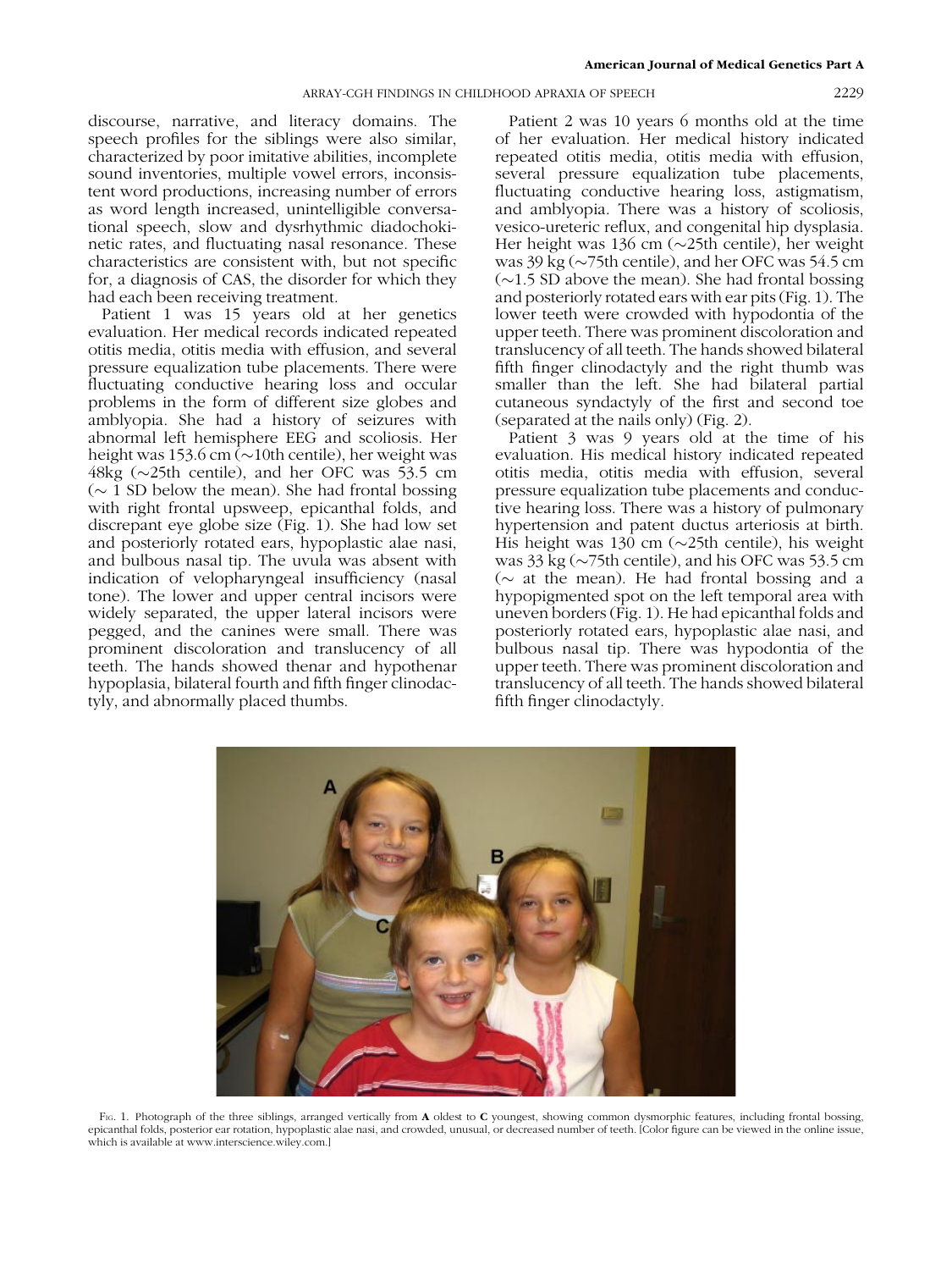2230 SHRIBERG ET AL.



FIG. 2. Photograph of feet of Patient 2. [Color figure can be viewed in the online issue, which is available at www.interscience.wiley.com.]

The speech data are presented here in aggregate to avoid duplication. The father's speech data are not included because his case history data and our assessment indicated that he had typical speech. Each of the three patients had significantly lower scores for speech precision than children with typical speech (more than 1 SD below the mean) on these measures (Table I). They also had lower scores than adolescents with persistent speech delay, using data from such children in our database.

Additional measures have been developed to provide reliable diagnosis of CAS [Shriberg et al., 1997, 1999, 2003a,b; Odell and Shriberg, 2001]. Comparison adolescent data were available only for the children with typical speech just described. All three patients had significantly lower performance than the typical speakers on measures 4 and 5 and the composite, which measures error type and consistency. For measures 6–8, which provide acoustic information on timing and stress, Patient

2's scores were not significantly different on any measure, Patient 1 had a significantly different score on one measure, and Patient 3 had a significantly different score on all three of the measures. Thus, the three patients had lower scores on three to five of the measures proposed to be diagnostic for CAS. Importantly, the type and pattern of their errors is specific for CAS, rather than for severe speech delay or dysarthria. The relative magnitudes of scores and the two composites indicate that Patients 1 and 3, the oldest and youngest of the siblings, respectively, had the most severe and persistent CAS phenotype.

## Genetic Findings

Results of fluorescence in situ hybridization (FISH) testing to detect subtelomeric rearrangements revealed an unbalanced telomeric translocation  $der(4)t(4;16)(qter-,qter+)$  involving the subtelomeric sequences in all three siblings (Fig. 3). A karyotype and FISH analysis of the father demonstrated a balanced translocation t(4q;16q)(qter-, qter+;qter-,qter+). The karyotype and FISH analysis of the mother showed no chromosomal abnormality.

The array-CGH analyses indicated that each patient has the same breakpoint on chromosomes 4 and 16. As indicated for one of the siblings in Figure 4, the breakpoint on chromosome 4 is at 187.8 Mb (band 4q35.2), within the genomic structure of FAT. The breakpoint on chromosome 16 is at 78.6 Mb (band 16q23.2) and does not disrupt any genes. The deleted region on chromosome 4 creates haploinsufficiency for the genes in the telomeric region (3.46 Mb) whereas the duplicated region on chromosome 16 produces trisomy for the telomeric region  $(10.2 \text{ Mb})$ .

The genes that are deleted on chromosome 4 are listed in Table II. The duplicated region on

|                               | Trible 1. Descriptive and Diagnostic opecen i intango for the Timee onomigo<br>Measure                                                                               |             |             |                    |                                                                                                      | Scores <sup>a</sup>                                                                                     |                                                                      |  |
|-------------------------------|----------------------------------------------------------------------------------------------------------------------------------------------------------------------|-------------|-------------|--------------------|------------------------------------------------------------------------------------------------------|---------------------------------------------------------------------------------------------------------|----------------------------------------------------------------------|--|
|                               |                                                                                                                                                                      | Type        |             |                    |                                                                                                      |                                                                                                         |                                                                      |  |
| Domain                        | Title                                                                                                                                                                | Perceptual  | Acoustic    | Diagnostic for CAS | P <sub>1</sub>                                                                                       | P <sub>2</sub>                                                                                          | <b>P3</b>                                                            |  |
| Precision                     | 1. Percentage of consonants correct revised<br>2. Percentage of phonemic diphthongs correct<br>3. Intelligibility index<br>Precision composite $(\overline{X}: 1-3)$ | Х<br>Х<br>X |             |                    | $82.6\%$ <sup>*1</sup><br>$84.4\%$ <sup>*†</sup><br>$77.0\%$ <sup>*T</sup><br>$81.3\%$ <sup>*†</sup> | $86.5\%$ <sup>*T</sup><br>$97.2\%$ * <sup>†</sup><br>$82.4\%$ * <sup>†</sup><br>$88.7\%$ * <sup>†</sup> | 78.7%*<br>$80.5\%$ <sup>*†</sup><br>$70.8\%$ <sup>*†</sup><br>76.7%* |  |
| Error type and<br>consistency | 4. Error type index<br>5. Error consistency index<br>Error type and consistency composite $(\overline{X}: 1-3)$                                                      | Х<br>X      |             | Х<br>X             | $63.2\%$ <sup>*</sup><br>39.3%*<br>51.3%*                                                            | 72.2%*<br>54.5%*<br>$63.4\%$                                                                            | 77.3%*<br>$49.3\%$ *<br>$60.8\%$ *                                   |  |
| Timing and stress             | 6. Pairwise variability index<br>7. Speech-pause variability index<br>8. Lexical stress index                                                                        |             | X<br>X<br>X | X<br>Х<br>Х        | 57.1<br>$1.33*$<br>1.29                                                                              | 49.0<br>1.30<br>1.31                                                                                    | $50.5*$<br>$1.60*$<br>$1.70*$                                        |  |

|  |  | TABLE I. Descriptive and Diagnostic Speech Findings for the Three Siblings |  |  |
|--|--|----------------------------------------------------------------------------|--|--|
|--|--|----------------------------------------------------------------------------|--|--|

a High scores indicate better performance for measures 1–6 and poorer performance for measures 7 and 8.

\*Significantly poorer scores (by at least one standard deviation) than typical speakers within one year of age of each patient.

{ Significantly poorer scores than adolescent speakers with persistent speech delay. Comparative data for these speakers are currently not available for measures 4–8.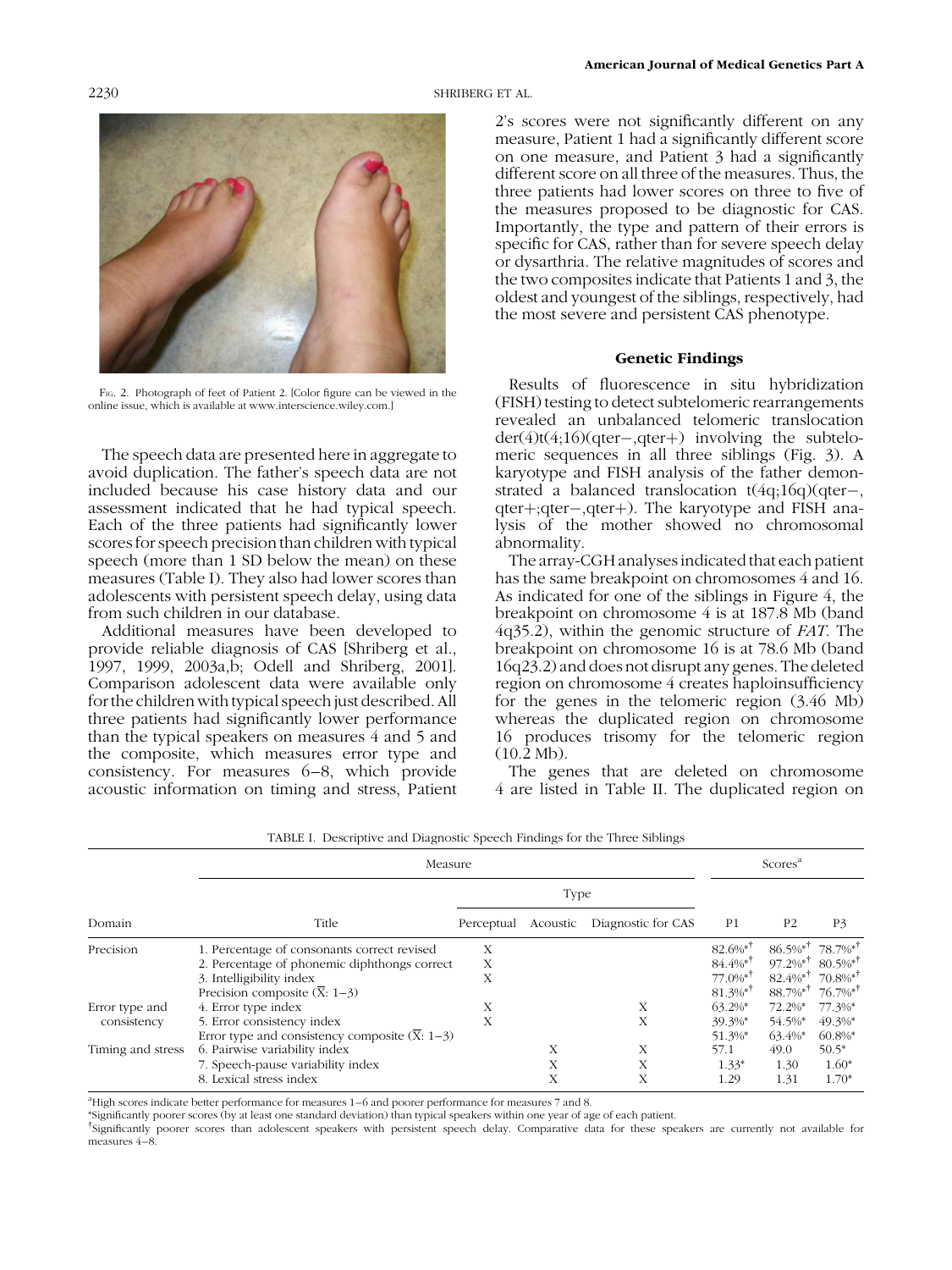ARRAY-CGH FINDINGS IN CHILDHOOD APRAXIA OF SPEECH 2231



FIG. 3. A: Pedigree of the family with **B** diagrammatic representation of the chromosome rearrangement present in each family member. The father carries the balanced form of the translocation and does not have any copy number changes. The three children are monosomic for 4q and trisomic for 16q.

chromosome 16 contains more than 100 known and predicted genes. Findings for the probes in the chromosome seven region that contains FOXP2 did not indicate any copy number abnormalities. Neither the father nor the mother had any deletions or duplications in the three examined regions by array CGH, which indicates that the father has a

balanced translocation. All genotyped SNPs telomeric to the breakpoint on chromosome 4 were hemizygous in the three patients, confirming the break point.

#### DISCUSSION

The father of the three children carries a balanced translocation producing unbalanced offspring through adjacent I segregation of chromosomes at meiosis. However, it is surprising that the father did not produce any chromosomally balanced offspring, despite the fact that alternate segregation is the most likely mode expected for this reciprocal translocation, which would produce balanced gametes.

The presence of dysmorphic features and congenital anomalies in each patient is likely explained by their unbalanced chromosomal complement, including both the haploinsufficiency in the deleted region of chromosome 4 and possibly gene dosage imbalances associated with the extra chromosomal material of chromosome 16. All of the children share common facial and dental features, as well as hand and foot malformations. A small number of trisomy 16q cases have been described [Brisset et al., 2002]. Most of the reported cases, similar to those reported here, are due to malsegregation of a balanced parental translocation. The three siblings reported here have several findings common in partial trisomy 16q, such as clinodactyly, prominent forehead or frontal bossing, epicanthal folds, low set posteriorly rotated ears, and vesico-ureteric reflux.

Although the three patients are deleted for the FRG1 gene, they do not manifest the facioscaplohumeral muscular dystrophy (FSHD) phenotype because it is caused by repeat mediated upregulation of gene expression [Tupler and Gabellini, 2004; Gabellini et al., 2006]. We conclude that the hearing loss in the three children and the epilepsy in one of them is probably not related to the FSHD deletion.



FIG. 4. Microarray CGH from one of the three children showing the breakpoint on chromosome 4 at 187.8 Mb (band 4q35.2) and the breakpoint on chromosome 16 at 78.6 Mb (band 16q23.2). [Color figure can be viewed in the online issue, which is available at www.interscience.wiley.com.]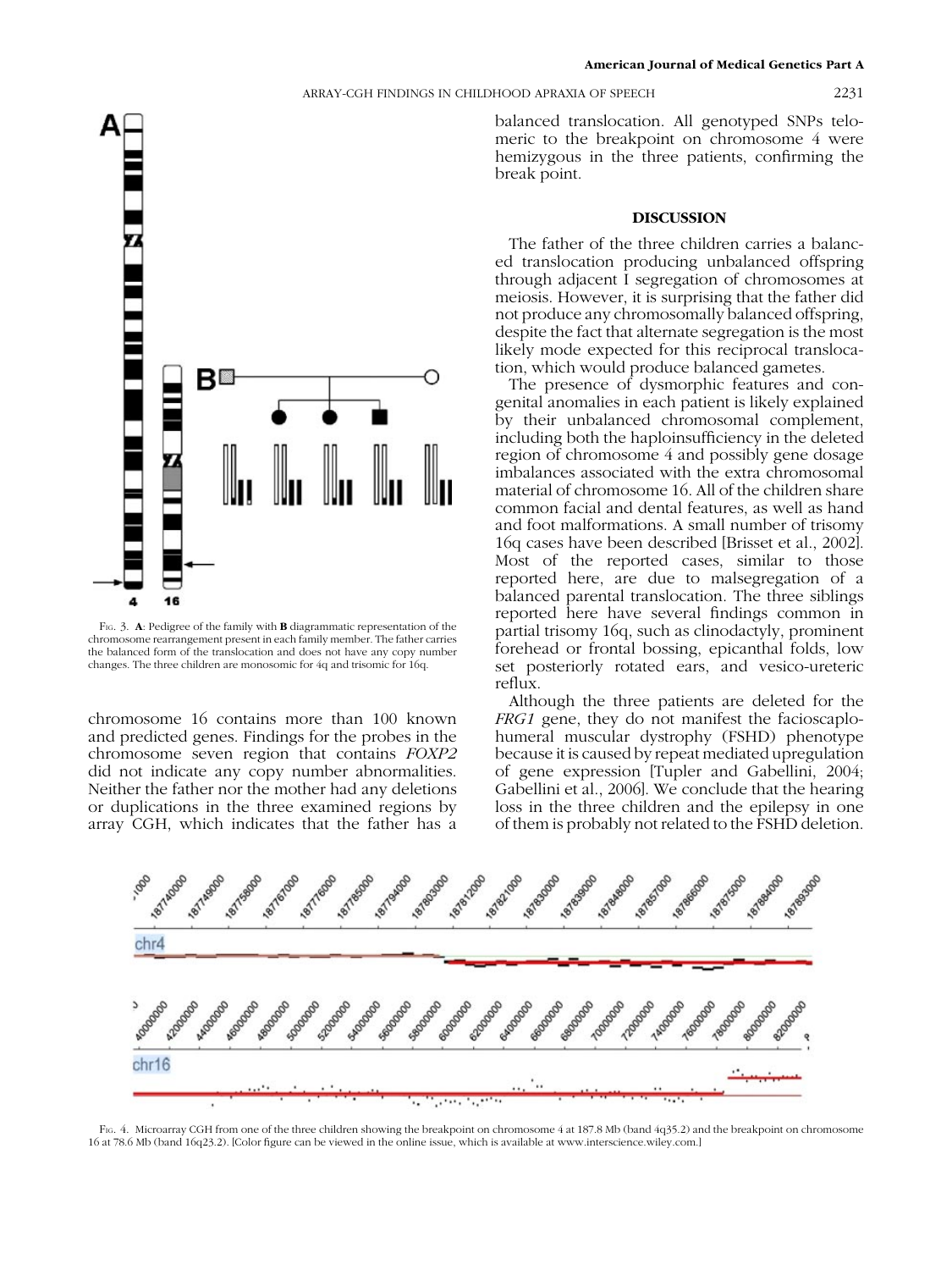|          | TABLE II. Genes Deleted from the Telomeric Region of the Long Arm of Chromosome 4 |                                                           |  |  |  |  |
|----------|-----------------------------------------------------------------------------------|-----------------------------------------------------------|--|--|--|--|
|          | Gene symbol                                                                       | Description                                               |  |  |  |  |
|          | <i>FAT</i> ( <i>partial</i> )                                                     | Tumor suppressor gene with cadherin and EGF domains       |  |  |  |  |
|          | ZFP42                                                                             | Zinc-finger protein with zinc-finger $C_2H_2$ type domain |  |  |  |  |
|          | <i>FLJ25801</i>                                                                   | Unknown function, no ortholog in other species            |  |  |  |  |
| 4        | <i>TRIML1</i>                                                                     | Tripartite motif family like 1                            |  |  |  |  |
|          | <i>FLI38649</i>                                                                   | Unknown function, no ortholog in other species            |  |  |  |  |
| $\Omega$ | BC087857                                                                          | Unknown function, no ortholog in other species            |  |  |  |  |
|          | <i>FRG1</i>                                                                       | Deleted in fascioscapulohumeral muscular dystrophy (FSH)  |  |  |  |  |
| 8        | TUBB4O                                                                            | Tubulin, $\beta$ polypeptide 4, member Q                  |  |  |  |  |
| 9        | DUX4C                                                                             | Double homeobox 4C                                        |  |  |  |  |
| 10       | <i>FRG2</i>                                                                       | Related to FSH                                            |  |  |  |  |
| 11       | DUX4                                                                              | Double homeobox 4                                         |  |  |  |  |

Of the 11 deleted genes on chromosome 4, three— FLJ25801, FLJ38649, BC087857—are without known functions and have no ortholog in other species. These genes are of particular importance for further study since speech is unique to humans. Also, two genes, DUX4C and CUX4, have homeobox developmental protein functions similar to the functions of the FOX family of genes. The roles of these genes in speech development should be explored.

The trisomic region on chromosome 16 in the three children contains over 100 predicted or known genes. The involvement of the chromosome 16q24 region in specific language impairment has replicated in two genome-wide association studies [SLI Consortium, 2002, 2004] and in a study of these data using multivariant variancecomponents technique [Monaco, 2007]. Of special interest among the genes in this region are FOXF1, FOXC2, and FOXL1, which are forkhead transcription factors.

The present findings illustrate the potential contributions of genetic studies to eventual explanatory accounts of CAS as it occurs idiopathically and in complex neurodevelopmental disorders. The contributions of the genes noted above and others to both the similarities and heterogeneities observed in the physical and speech findings should be explored in other children with CAS, including those with genetic deficits affecting FOXP2. As concluded in a prior report of two family members with CAS associated with a 7;13 translocation affecting FOXP2 [Shriberg et al., 2006], lack of published information on affected KE family members' CAS phenotypes precludes direct comparison of speech findings with the present data. Similarly, the lack of detailed speech data in 18 reports of suspected CAS in the context of genetic disorders [Shriberg, in press] prohibits potentially informative genotype–phenotype comparison with the present data. We suggest that use of a standardized instrumental protocol sensitive to, and specific for, the CAS phenotype is critical for an eventual understanding of the genetic substrates and pathophysiology of this challenging pediatric speech sound disorder.

#### ACKNOWLEDGMENTS

This work was supported by a grant from the National Institute on Deafness and Other Communicative Disorders (DC00496), a Core Grant to the Waisman Center (HD03352) from the National Institute of Child Health and Development, and a support grant from the Board of Visitors, Waisman Center. The authors thank the patients and their parents for their support throughout this project. We also thank our laboratory colleagues at the University of Wisconsin, Augustana College, and the University of Iowa, and consultants at Roche NimbleGen Systems Inc. for their contributions to this report.

#### **REFERENCES**

- American Speech-Language-Hearing Association. 2007. Childhood apraxia of speech [Technical Report]. Available from www.asha.org/policy.
- Brisset S, Joly G, Ozilou C, Lapierre JM, Gosset P, LeLorc'h M, Raoul O, Turleau C, Vekemans M, Romana SP. 2002. Molecular characterization of partial trisomy 16q24.1-qter: Clinical report and review of the literature. Am J Med Genet 113: 339–345.
- Campbell TF. 2003. Childhood apraxia of speech: Clinical symptoms and speech characteristics. In: Shriberg LD, Campbell TF, editors. Proceedings of the 2002 childhood apraxia of speech research symposium, The Hendrix Foundation, Carlsbad. p 37–40.
- Davis B, Jakielski K, Marquardt T. 1998. Developmental apraxia of speech: Determiners of differential diagnosis. Clin Linguist Phon 12:25–45.
- Fisher SE. 2007. Molecular windows into speech and language disorders. Folia Phoniatr Logop 59:130–140.
- Gabellini D, D'Antona G, Moggio M, Prelle A, Zecca C, Adami R, Angeletti B, Ciscato P, Pellegrino MA, Bottinelli R, Green MR, Tupler R. 2006. Facioscapulohumeral muscular dystrophy in mice overexpressing FRG1. Nature 439:973–977.
- Goldman R, Fristoe M. 2000. Goldman–Fristoe test of articulation. 2nd ed. Circle Pines, MN: American Guidance Service, Inc.
- Hammill DD, Pearson NA, Wiederholt JL. 1996. Comprehensive test of nonverbal intelligence. Austin, TX: Pro-Ed.
- Lai CSL, Fisher SE, Hurst JA, Levy ER, Hodgson S, Fox M, Jeremiah S, Povey S, Jamison DC, Green ED, Vargha-Khadem F, Monaco AP. 2000. The SPCH1 region on human 7q31: Genomic characterization of the critical interval and localization of translocations associated with speech and language disorder. Am J Hum Genet 67:357–368.